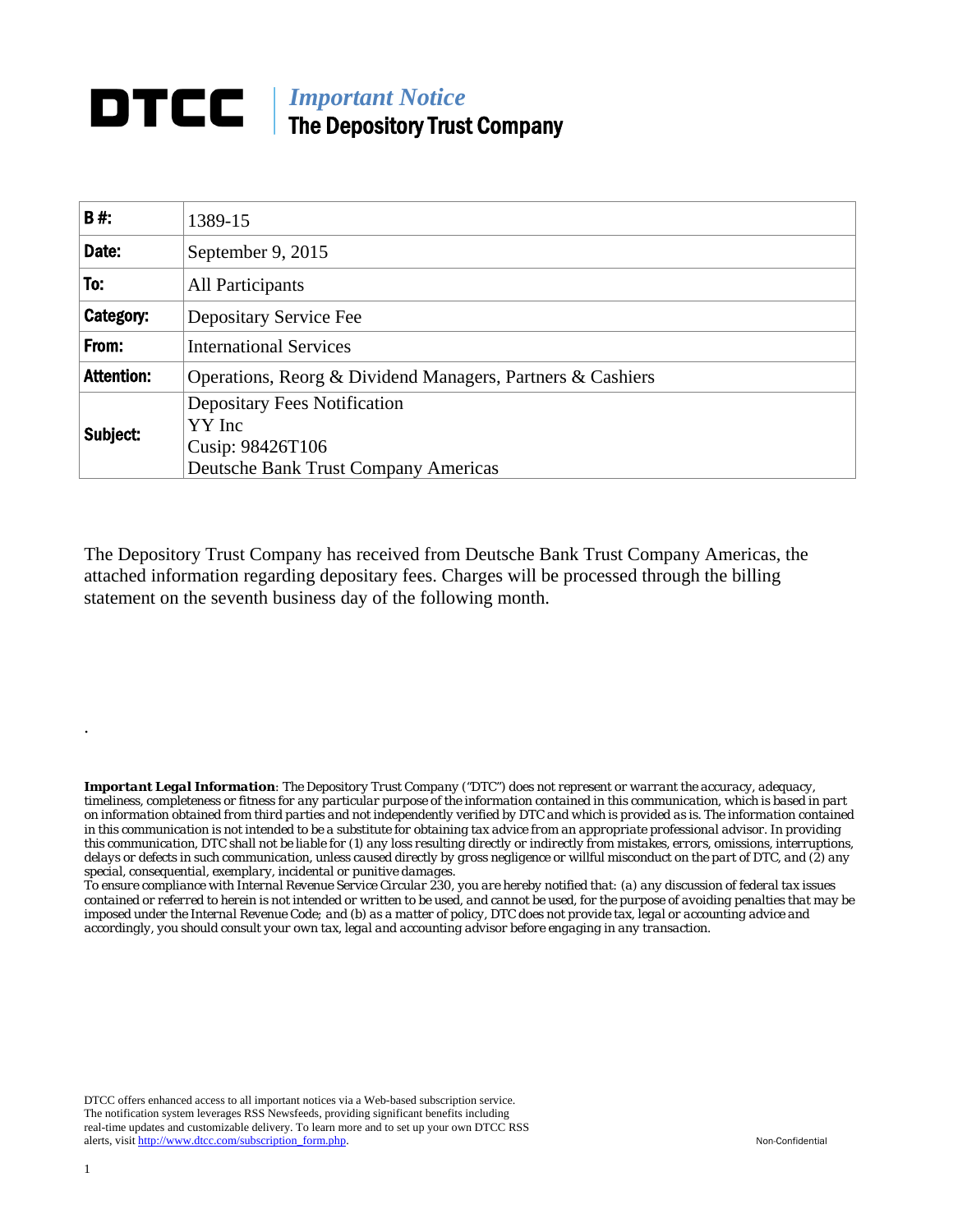Deutsche Bank Trust Company Americas

Institutional Cash& Securities Services Global Transaction Banking

## *DEPOSITARY RECEIPTS*

To: Holders of American Depositary Receipts (ADRs) issued in respect of equity shares of YY Inc

> Cusip: 98426T106 ISIN: US98426T1060

Please be advised that pursuant to the provisions of the Deposit Agreement effective as of November 27, 2012 by and among YY Inc (the "Company"), Deutsche Bank Trust Company Americas, as depositary (the "Depositary"), and all Holders and Beneficial Owners of American Depositary Shares ("ADSs") evidenced by ADRs issued thereunder, the Depositary is entitled to charge an annual fee of US\$0.02 per ADS for the operation and maintenance costs in administering the ADRs.

Deutsche Bank Trust Company Americas, as Depositary, has established September 21, 2015 as the record date upon which it will assess such charge. In connection therewith, Deutsche Bank Trust Company Americas will instruct The Depository Trust Company (DTC) to debit the accounts of each of their respective participants holding YY Inc ADSs (or interests therein) as of the September 21, 2015 record date for the amounts owing in connection herewith.

Deutsche Bank Trust Company Americas As Depositary August 19, 2015